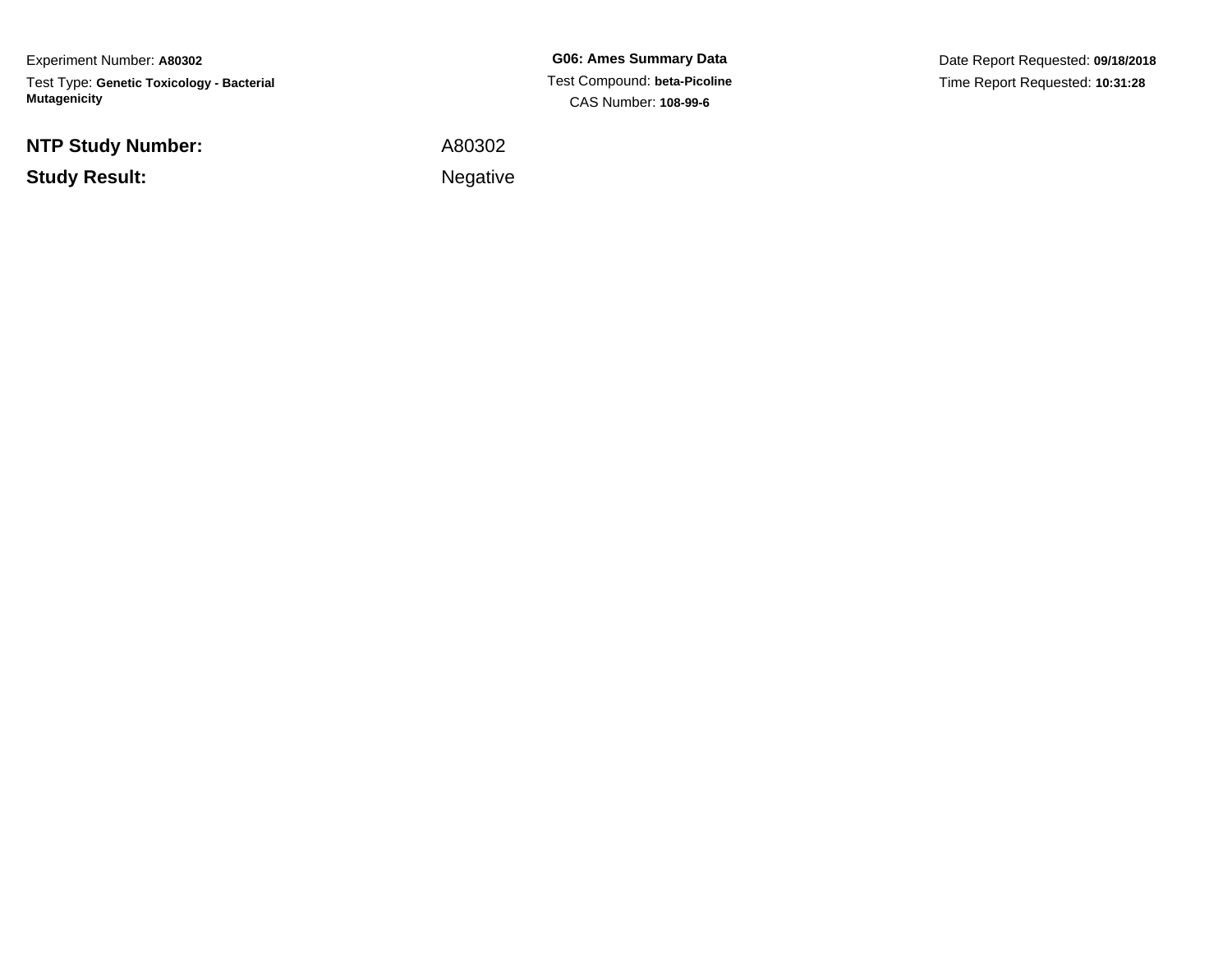| Experiment Number: A80302                 | <b>G06: Ames Summary Data</b><br>Test Compound: beta-Picoline<br>CAS Number: 108-99-6 |                   |                        | Date Report Requested: 09/18/2018<br>Time Report Requested: 10:31:28 |  |  |  |  |
|-------------------------------------------|---------------------------------------------------------------------------------------|-------------------|------------------------|----------------------------------------------------------------------|--|--|--|--|
| Test Type: Genetic Toxicology - Bacterial |                                                                                       |                   |                        |                                                                      |  |  |  |  |
| <b>Mutagenicity</b>                       |                                                                                       |                   |                        |                                                                      |  |  |  |  |
| <b>Strain: TA100</b>                      |                                                                                       |                   |                        |                                                                      |  |  |  |  |
| Dose (ug/Plate)                           | <b>Without S9</b>                                                                     | <b>Without S9</b> | <b>With 10% Rat S9</b> | <b>With 10% Rat S9</b>                                               |  |  |  |  |
| Vehicle Control <sup>1</sup>              | $84 \pm 3.6$                                                                          | $76 \pm 4.1$      | $89 \pm 2.8$           | $92 \pm 8.2$                                                         |  |  |  |  |
| 1000.0                                    | $82 \pm 2.3$                                                                          | $76 \pm 2.6$      | $79 \pm 3.6$           | $99 \pm 3.2$                                                         |  |  |  |  |
| 2500.0                                    | $84 \pm 4.7$                                                                          | $74 \pm 4.0$      | $84 \pm 0.3$           | $91 \pm 7.8$                                                         |  |  |  |  |
| 5000.0                                    | $75 \pm 4.4$                                                                          | $71 \pm 5.5$      | $74 \pm 2.6$           | $83 \pm 5.0$                                                         |  |  |  |  |
| 7500.0                                    | $72 \pm 4.6$                                                                          | $63 \pm 6.9$      | $68 \pm 2.1$           | $69 \pm 5.2$                                                         |  |  |  |  |
| 10000.0                                   | $68 \pm 1.5$                                                                          | $64 \pm 6.4$      | $68 \pm 3.5$           | $62 \pm 0.7$                                                         |  |  |  |  |
| <b>Trial Summary</b>                      | Negative                                                                              | Negative          | Negative               | Negative                                                             |  |  |  |  |
| Positive Control <sup>2</sup>             | $416 \pm 24.3$                                                                        | $380 \pm 37.2$    |                        |                                                                      |  |  |  |  |
| Positive Control <sup>3</sup>             |                                                                                       |                   | $899 \pm 29.1$         | $1141 \pm 30.9$                                                      |  |  |  |  |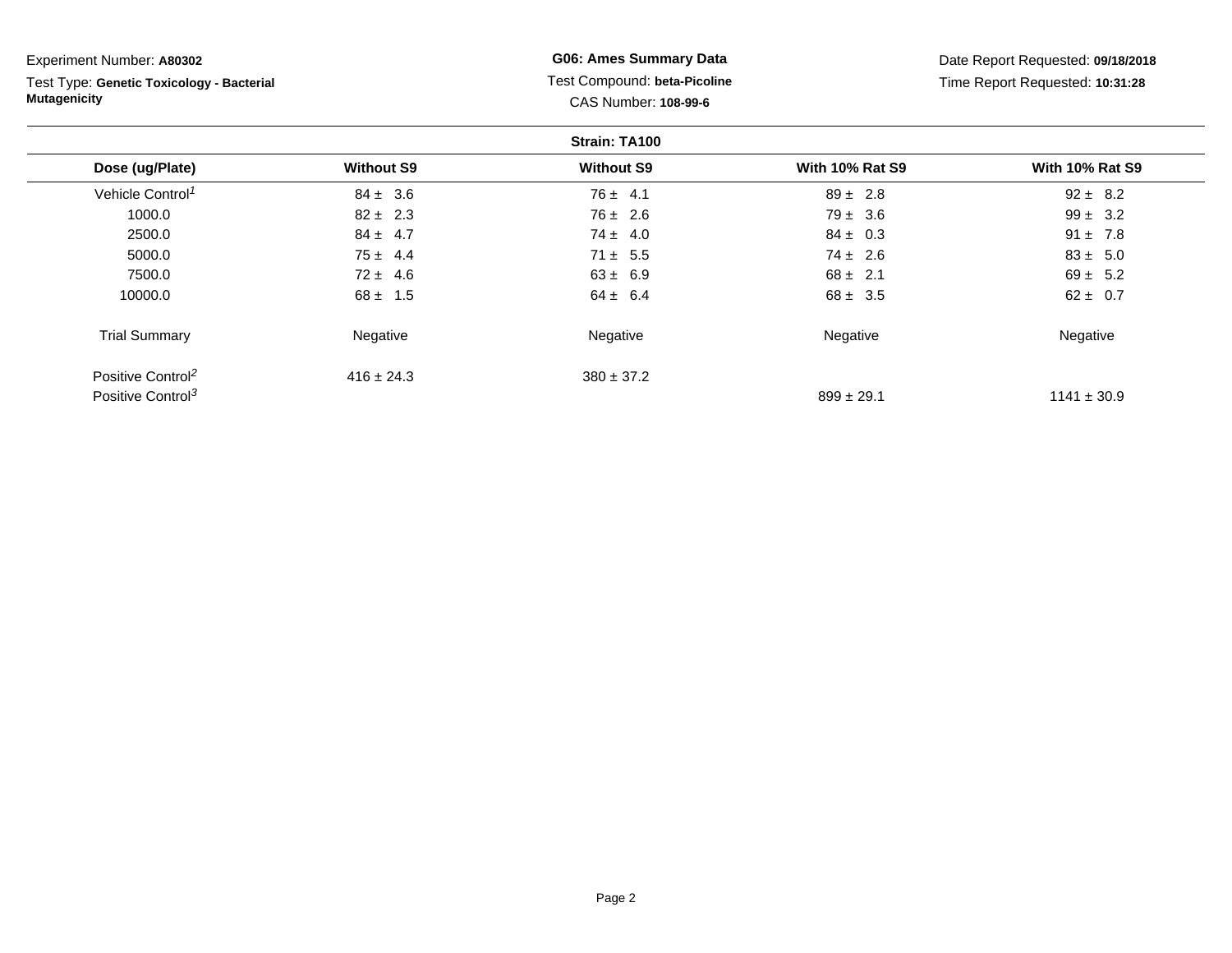| Experiment Number: A80302                 |                              | <b>G06: Ames Summary Data</b> |                        | Date Report Requested: 09/18/2018 |  |  |  |  |
|-------------------------------------------|------------------------------|-------------------------------|------------------------|-----------------------------------|--|--|--|--|
| Test Type: Genetic Toxicology - Bacterial | Test Compound: beta-Picoline |                               |                        | Time Report Requested: 10:31:28   |  |  |  |  |
| <b>Mutagenicity</b>                       |                              | CAS Number: 108-99-6          |                        |                                   |  |  |  |  |
| <b>Strain: TA98</b>                       |                              |                               |                        |                                   |  |  |  |  |
| Dose (ug/Plate)                           | <b>Without S9</b>            | <b>Without S9</b>             | <b>With 10% Rat S9</b> | <b>With 10% Rat S9</b>            |  |  |  |  |
| Vehicle Control <sup>1</sup>              | $17 \pm 4.1$                 | $18 \pm 0.6$                  | $37 \pm 0.6$           | $30 \pm 2.3$                      |  |  |  |  |
| 1000.0                                    | $21 \pm 1.5$                 | $18 \pm 1.8$                  | $28 \pm 1.2$           | $30 \pm 3.2$                      |  |  |  |  |
| 2500.0                                    | $21 \pm 1.5$                 | $14 \pm 0.3$                  | $27 \pm 1.0$           | $30 \pm 5.5$                      |  |  |  |  |
| 5000.0                                    | $19 \pm 0.3$                 | $13 \pm 1.9$                  | $29 \pm 3.8$           | $21 \pm 2.3$                      |  |  |  |  |
| 7500.0                                    | $17 \pm 2.4$                 | $12 \pm 0.3$                  | $22 \pm 3.4$           | $18 \pm 2.8$                      |  |  |  |  |
| 10000.0                                   | $14 \pm 2.0$                 | $10 \pm 0.9$                  | $15 \pm 0.9$           | $12 \pm 2.2$                      |  |  |  |  |
| <b>Trial Summary</b>                      | Negative                     | Negative                      | Negative               | Negative                          |  |  |  |  |
| Positive Control <sup>3</sup>             |                              |                               | $1164 \pm 37.2$        | $1258 \pm 27.6$                   |  |  |  |  |
| Positive Control <sup>4</sup>             | $604 \pm 45.7$               | $512 \pm 24.0$                |                        |                                   |  |  |  |  |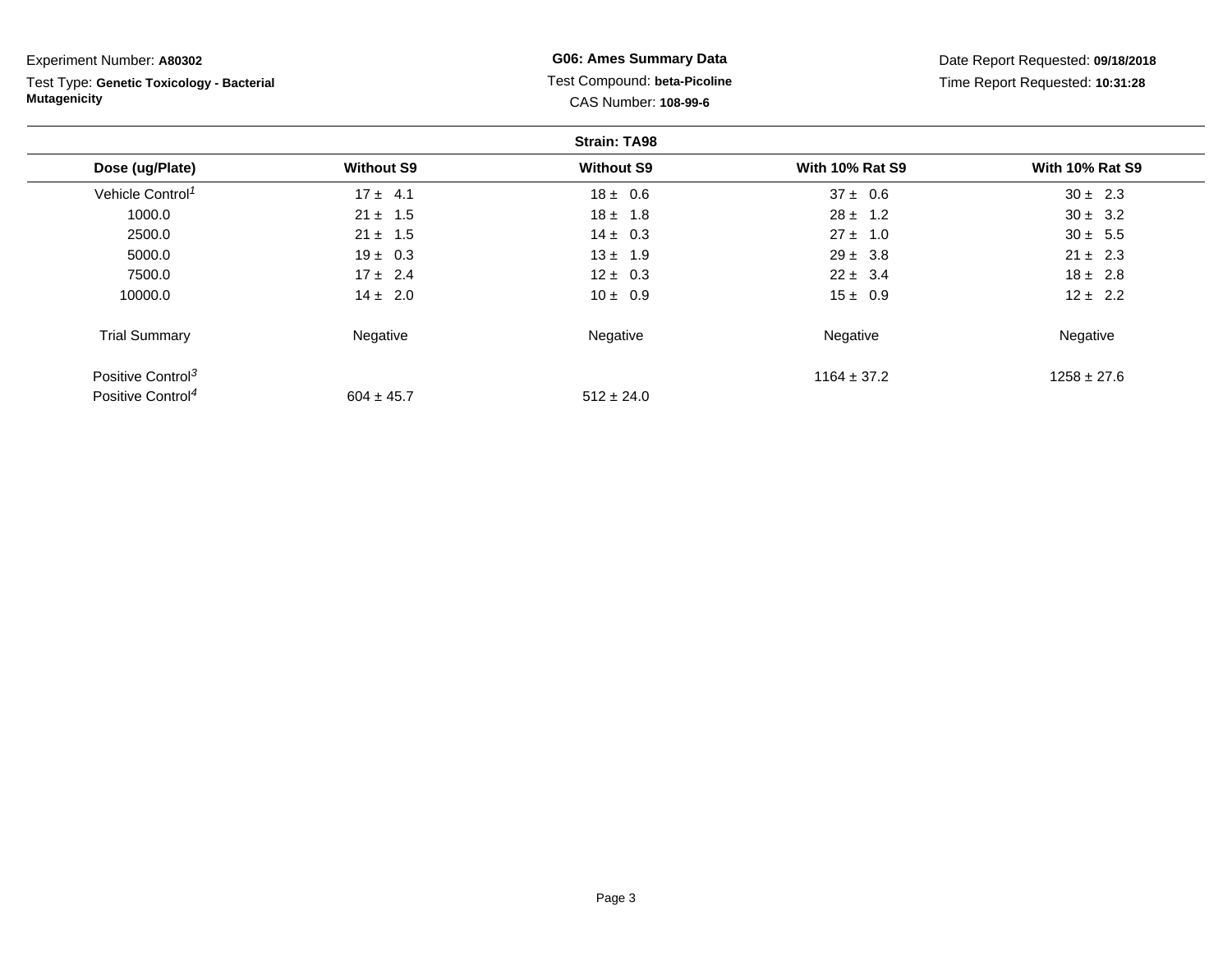| Experiment Number: A80302                 | <b>G06: Ames Summary Data</b><br>Test Compound: beta-Picoline |                   |                        | Date Report Requested: 09/18/2018 |  |  |  |  |
|-------------------------------------------|---------------------------------------------------------------|-------------------|------------------------|-----------------------------------|--|--|--|--|
| Test Type: Genetic Toxicology - Bacterial |                                                               |                   |                        | Time Report Requested: 10:31:28   |  |  |  |  |
| <b>Mutagenicity</b>                       |                                                               |                   |                        |                                   |  |  |  |  |
| Strain: E. coli WP2 uvrA pKM101           |                                                               |                   |                        |                                   |  |  |  |  |
| Dose (ug/Plate)                           | <b>Without S9</b>                                             | <b>Without S9</b> | <b>With 10% Rat S9</b> | <b>With 10% Rat S9</b>            |  |  |  |  |
| Vehicle Control <sup>1</sup>              | $211 \pm 3.2$                                                 | $272 \pm 12.2$    | $236 \pm 1.2$          | $312 \pm 18.4$                    |  |  |  |  |
| 100.0                                     | $270 \pm 19.5$                                                | $291 \pm 21.2$    | $291 \pm 2.9$          | $345 \pm 13.2$                    |  |  |  |  |
| 500.0                                     | $297 \pm 10.8$                                                | $310 \pm 23.4$    | $269 \pm 21.2$         | $342 \pm 7.3$                     |  |  |  |  |
| 1500.0                                    | $201 \pm 20.2$                                                | $275 \pm 15.7$    | $218 \pm 11.1$         | $254 \pm 0.7$                     |  |  |  |  |
| 3000.0                                    | $65 \pm 6.6$                                                  | $73 \pm 7.5$      | $32 \pm 1.0$           | $20 \pm 0.6$                      |  |  |  |  |
| 5000.0                                    | $50 \pm 2.5$                                                  | $53 \pm 0.9$      | $10 \pm 0.3$           | $7 \pm 0.3$                       |  |  |  |  |
| <b>Trial Summary</b>                      | Negative                                                      | Negative          | Negative               | Negative                          |  |  |  |  |
| Positive Control <sup>5</sup>             |                                                               |                   | $1010 \pm 30.9$        | $1064 \pm 32.9$                   |  |  |  |  |
| Positive Control <sup>6</sup>             | $1711 \pm 61.9$                                               | $1880 \pm 60.5$   |                        |                                   |  |  |  |  |